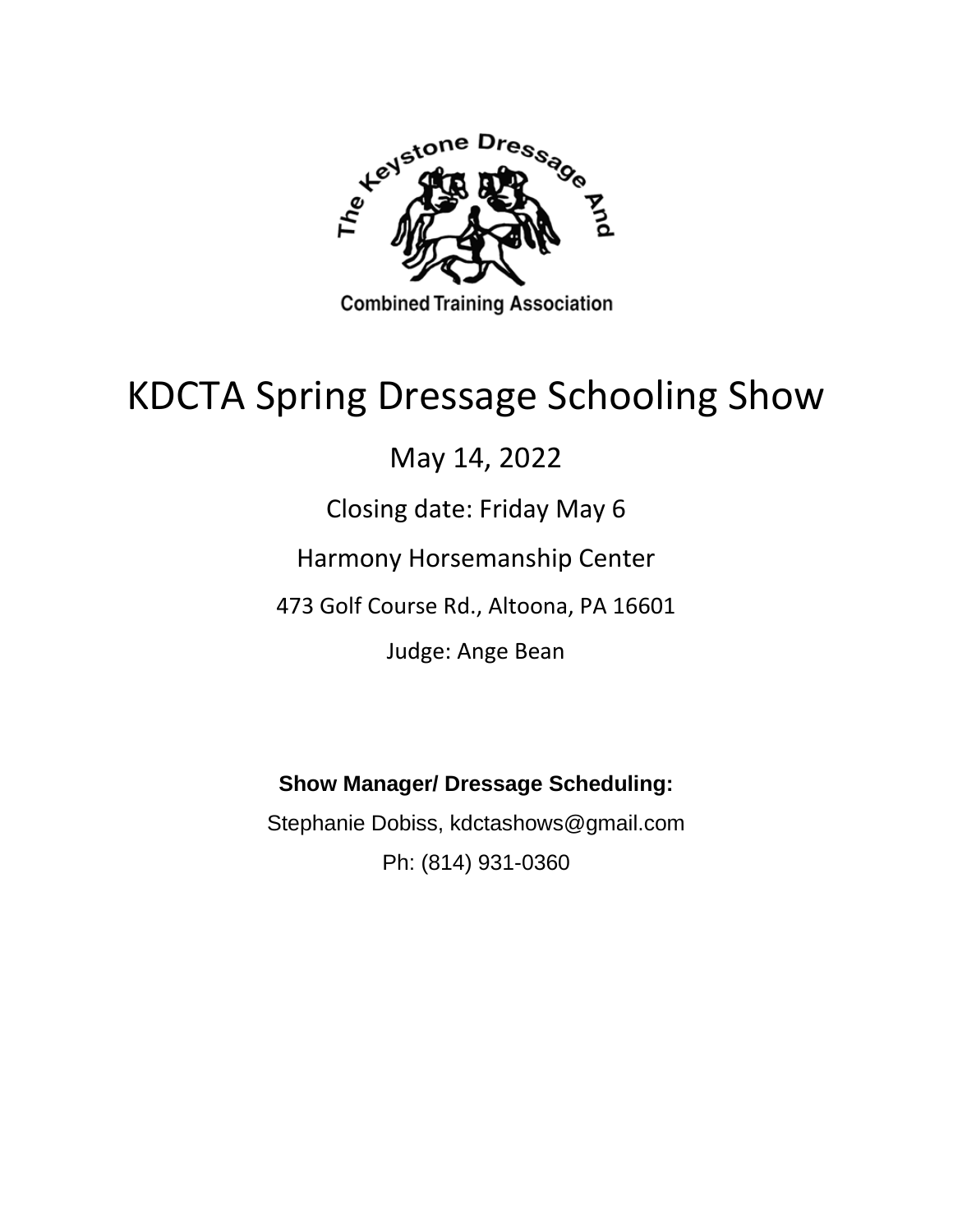### **Registration Requirements**

**On line registration:** <https://www.striderpro.com/a/Sr0pKEIr9keRCExDxLVgUQ>

- 1. Competitors must Pre-enter classes ONLINE @ [www.striderpro.com](http://www.striderpro.com/)
- 2. Then search for KDCTA shows OR find direct link on our website [www.kdcta.org](http://www.kdcta.org/)
- 3. Copy of coggins, signed Waiver for all riders are required. These additional documents can be uploaded to your Strider account, then can be attached to the show you wish to attend.
- 4. STRIDER's open-access entry platform supports guest checkout and payment with any credit card through a secure payment gateway. You can even upload coggins and signed waivers when completing entries as a guest. \*\*\*To save time as a frequent STRIDER user, you can create a FREE member account. Benefits include:
- Cloud-based document storage (save your coggins, equine vaccine records, and more)
- Convenient horse & rider profiles for expedited entries (add multiple horses/ riders in one member dashboard)
- Automatic inclusion in our StriderRewards program, which grants you exclusive offers from our partners Get started for free today: <https://www.striderpro.com/Account/Register>
- 5. Dressage rides are limited unless enough entries warrant a second judge. All Dressage Rides must be pre-paid. Dressage ride times assigned only upon receipt of payment & forms.
- 6. COGGINS: A copy of a negative Coggins taken within 12 months of the show date is required for each horse entered. If no proof of Coggins, you will be asked to leave the show grounds.
- 7. Entries not postmarked by the closing date will have a late fee of \$20 per horse/rider.
- 8. Scratches after the closing date will incur a \$20 office fee unless verified by a veterinarian.
- 9. CLOSING DATES: May 14th Dressage Show: May 6, 2022.
- 10. \*\*\***All competitors need to check out before leaving**\*\*\*

#### **General Rules**

- 1. Registration Booth opens at 8:00AM. All Rings start at 9:00 AM unless otherwise stated.
- 2. The decisions of the judges and show secretary/manager are final. USEF rules will be followed.
- 3. The show management reserves the right to cancel, combine, add or divide classes if conditions warrant.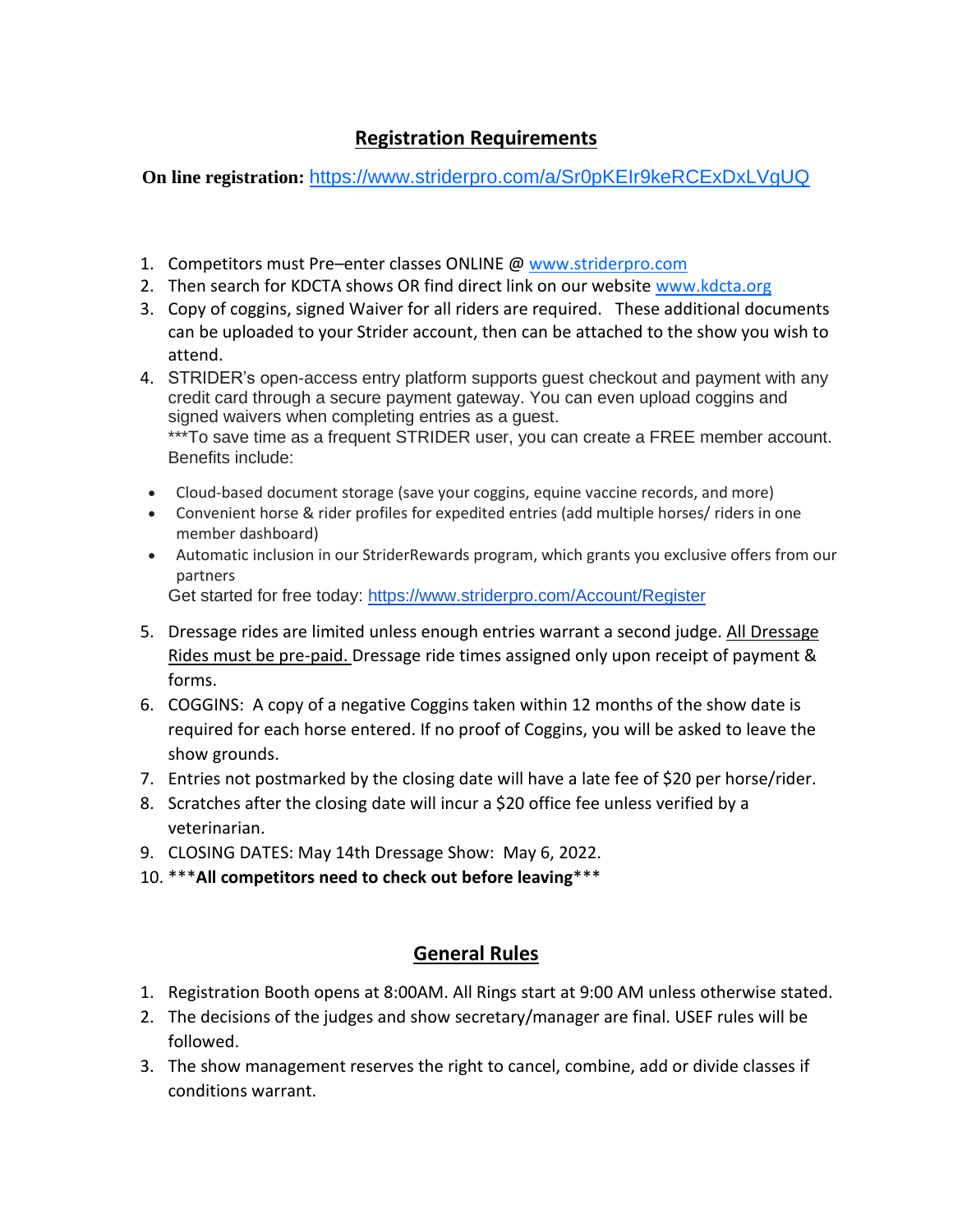- 4. AGE: As of January 1st Jr Riders = 18 years & under, Sr. Riders = 19 years and up.
- 5. DRESS: Dress will be casual, but suitable boots and an ASTM certified helmet are required for every rider while mounted anywhere on show grounds. Dressage or Western attire is encouraged but not required. Paddock boots and half chaps are allowed. Full chaps are not acceptable in English Dressage classes.
- 6. ALL DOGS must be leashed at all times.
- 7. STALLIONS: Must be well mannered.

#### **Stabling and Parking**

- 1. STABLING: Stalls must be requested on pre-registration entry form. Limited stalls available, check with manager for availability. \$40 full day,
- 2. PARKING: Trailer parking only in designated areas. No trailers next to barn except for unloading/loading.

#### **Fees**

1. GROUNDS FEE: per horse/rider combo on the grounds. Be sure to select the appropriate grounds fee when registering.

\$20 Non-member Adult Rider

\$15 Non-member Jr Riders

\$10 KDCTA members Adult & Jr Rider

2. CLASS FEES:

**Dressage:** \$30 per test

**Freestyle:** \$30 per test (please have one person sign-up and pay for MFS in the case of multiple riders)

**Post entry fee:** \$20 /horse-rider

Scratches after closing date will incur a \$20 office fee

- 3. REFUNDS & CLASS CANCELLATIONS: In the case where a horse has been entered and not shown in a Dressage class, fees will be forfeited. Refunds will only be made with a vet certificate or if canceled prior to closing date. Scratches after closing date will incur a \$20 office fee.
- 4. PAYMENTS: All payments are taken through StriderPro.com. Use a Credit card or PayPal.
- 5. All Competitors need to check out at the registration office before leaving the show grounds.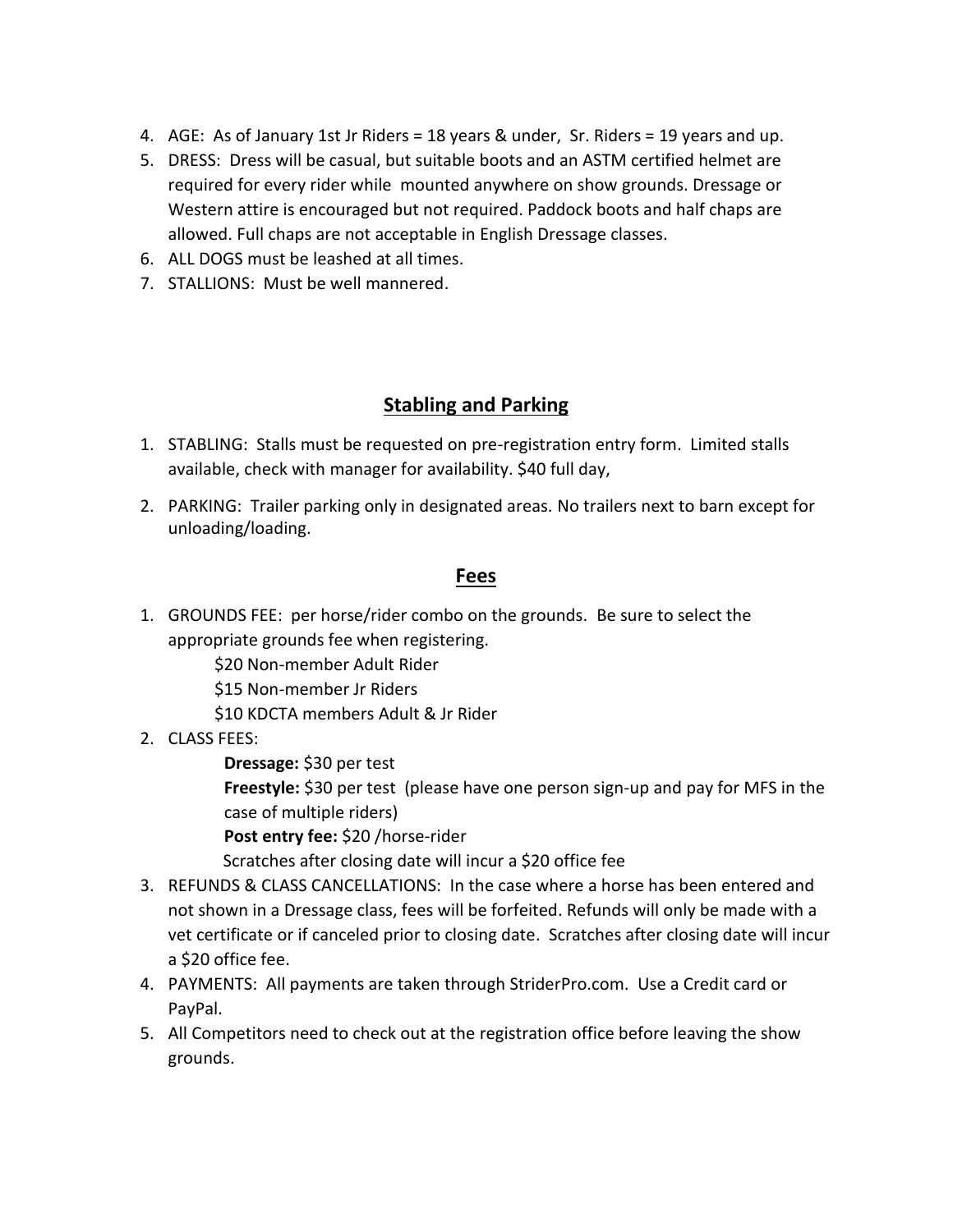#### **Specific Rules for Dressage Shows**

- 1. TESTS: Readers are permitted for all tests. USDF 2019 Intro tests and USEF 2019 Training Level and above, 2019 WDAA tests, and USAWE Working Equitation tests will be used. (Links to TESTS can be found at KDCTA.org) No Horse/Rider combination may enter more than two consecutive dressage levels. Higher level tests or other types of dressage tests may be ridden upon request. All Dressage Classes must be preregistered/pre-paid. Large & Small arenas.
- 2. COPIES OF DRESSAGE TESTS are available upon request from the show secretary for \$1 per test or may be printed from the USDF, USEF/USEA, WDDA, and USAWE websites.
- 3. TOC—Any dressage Test of Choice may be ridden. Rider must supply 2 copies of the test at registration.
- 4. MUSICAL FREESTYLE & QUADRILLE: May ride test of choice or create your own. Any number of riders allowed. Music must be at the announcer's stand 1 hour prior to class. CD format.
- 5. RIDE TIMES will be posted on the website 72 hours before the show. [www.KDCTA.org](http://www.kdcta.org/)
- 6. All tests will be ridden in the appropriate large or small dressage arena.
- 7. Dressage entries considered after closing date will be charged a late fee (\$20) and will be considered only if spots available. Contact the Show Manager.

#### **Awards**

- 1. DRESSAGE: All dressage tests will be placed using the Danish System. 1st-6th place based on score.
- 2. FOXFIRE MEMORIAL TROPHY: Anyone of any age can sign up. Must be taking at least 2 dressage lessons a month. Ribbon awarded to highest average of 2 or more dressage tests. **Free-**Sign up - class #25.

#### **USEF/USDF/USEA Dressage Classes**

- 1. Introductory Test A Jr.
- 2. Introductory Test B Jr.
- 3. Introductory Test C Jr.
- 4. Introductory Test A Sr.
- 5. Introductory Test B Sr.
- 6. Introductory Test C Sr.
- 7. Training Level Test 1 Jr.
- 8. Training Level Test 2 Jr.
- 9. Training Level Test 3 Jr.
- 10. Training Level Test 1 Sr.
- 11. Training Level Test 2 Sr.
- 12. Training Level Test 3 Sr.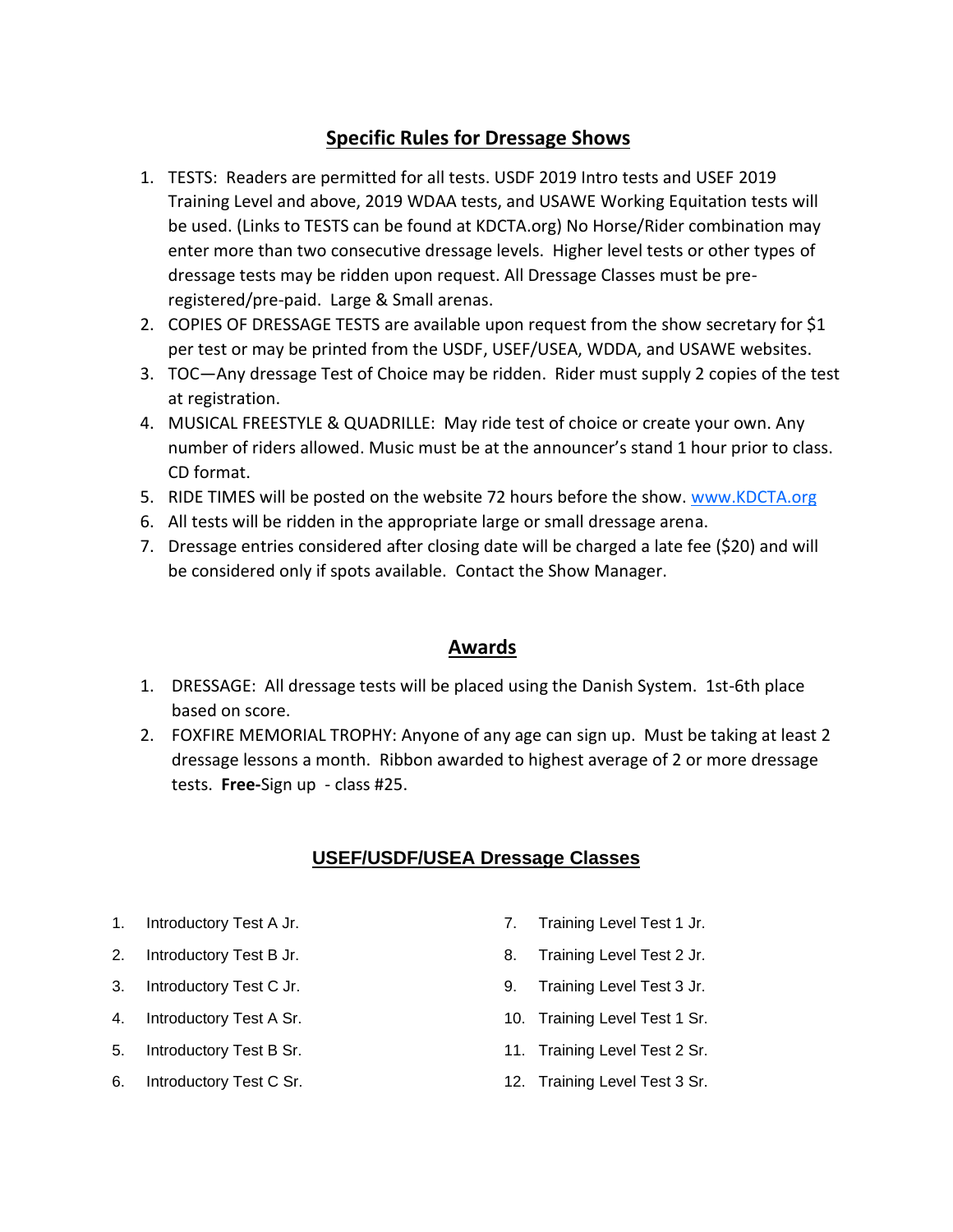- 13. First Level Test 1
- 14. First Level Test 2
- 15. First Level Test 3
- 16. Second Level Test 1
- 17. Second Level Test 2
- 18. Second Level Test 3
- 19. Test of your choice *(Mark on entry)*
- 20. USEA Beginner Novice Test A
- 21. USEA Beginner Novice Test B
- 22. USEA Novice Test A
- 23. USEA Novice Test B
- 24. USDF Musical Freestyle / Quadrille Indicate test and riders on entry form.
- 25. Foxfire Memorial Trophy (*No Charge*)

#### **Western Dressage Classes**

- 26. Intro Level Test 1 Jr.
- 27. Intro Level Test 2 Jr.
- 28. Intro Level Test 3 Jr.
- 29. Intro Level Test 4 Jr.
- 30. Intro Level Test 1 Sr.
- 31. Intro Level Test 2 Sr.
- 32. Intro Level Test 3 Sr.
- 33. Intro Level Test 4 Sr.
- 34. Basic Level Test 1 Jr.
- 35. Basic Level Test 2 Jr.
- 36. Basic Level Test 3 Jr.
- 37. Basic Level Test 4 Jr.
- 38. Basic Level Test 1 Sr.
- 39. Basic Level Test 2 Sr.
- 40. Basic Level Test 3 Sr.
- 41. Basic Level Test 4 Sr.
- 42. Level 1 TOC (mark on entry)
- 43. Level 2 TOC (mark on entry)
- 44. Level 3 TOC (mark on entry)
- 45. WD Musical Freestyle *(Mark on entry)*

#### **USAWE Dressage Classes**

- 46. L1 Dressage Test Introductory
- 49. L4 Dressage Test Intermediate A
- 50. L5 Dressage Test Intermediate B
- 48. L3 Dressage Test Novice B

47. L2 Dressage Test – Novice A

**\*Ride Times will be posted at [www.KDCTA.org](http://www.kdcta.org/) website 72 hours prior to the show. \*Tests will be ridden in large & small arenas**